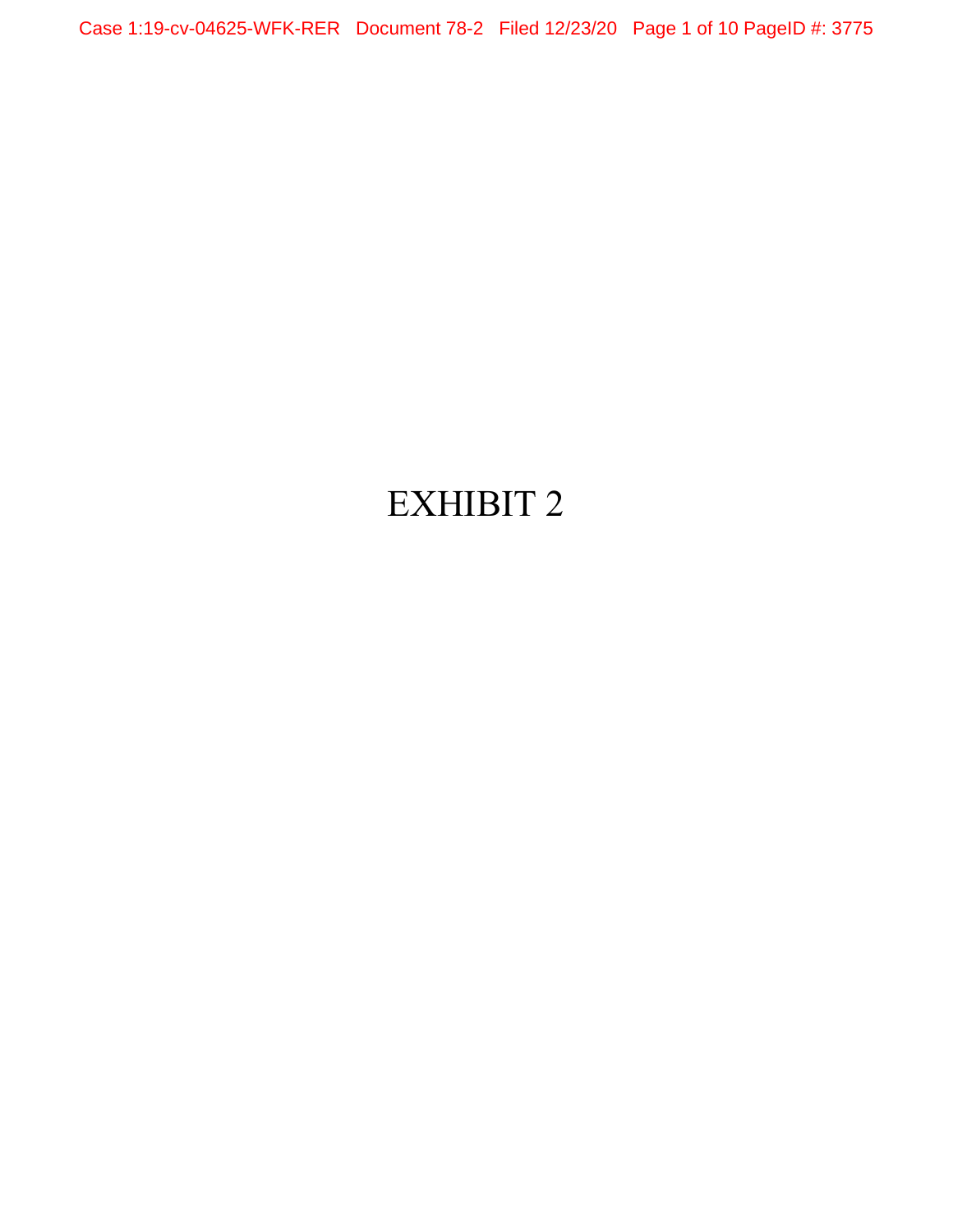#### **PROPOSED DISTRIBUTION PLAN**

#### **I. Introduction**

A. The Veritaseum Fair Fund currently holds over \$17 million, comprised of the cash and liquidated value of the assets turned over as ordered in the final judgment entered in *SEC v. Reginald Middleton, et al.*, 19 Civ. 4625 (WFK) (RER) (E.D.N.Y.), ECF No. 61 (the "Final Judgment"), plus accrued interest. The Veritaseum Fair Fund is deposited in an interest-bearing account at the U.S. Treasury's Bureau of Fiscal Service. Amounts directed to this Court for inclusion in the Veritaseum Fair Fund by court order, agreement, or otherwise, and accrued interest will be added to the Veritaseum Fair Fund.

B. By this distribution plan ("Distribution Plan"), the Distribution Agent seeks to compensate investors who acquired VERI for value during the period April 25, 2017 through August 14, 2019 at 12:01 a.m., EST ("Relevant Period"); and who are otherwise determined to be eligible for a payment from the Veritaseum Fair Fund pursuant to a Court-approved claims process and the provisions set forth below.

C. In accordance with the Final Judgment, the Distribution Agent developed the Distribution Plan jointly with the Tax Administrator and the SEC, in accordance with practices and procedures customary in Fair Fund administrations. The Distribution Plan, in conjunction with the Court-approved claims process, governs the administration and distribution of the Veritaseum Fair Fund, and sets forth the method and procedures for distributing the assets of the Veritaseum Fair Fund to investors harmed by the conduct alleged in the Complaint.

## **II. Definitions1**

l

A. In addition to words otherwise defined herein and in the accompanying Proposed Claims Process, the following definitions apply to the Distribution Plan:

- 1. "Administrative Costs" means any administrative costs and expenses, including without limitation the fees and expenses of the Tax Administrator and the Distribution Agent, tax obligations, and investment costs. All Administrative Costs will be paid by the Veritaseum Fair Fund.
- 2. "Claims Process" refers to the Claims Process approved by the Court in this action.
- 3. "*De Minimis* Amount" is \$10. If a Potential Claimant's Total Loss Amount is less than \$10, the Potential Claimant will not be eligible for a Distribution Payment and will not be deemed an Eligible Claimant.
- 4. "Distribution Payment" means the payment to an Eligible Claimant in accordance with the Distribution Plan.

<sup>&</sup>lt;sup>1</sup> Capitalized terms used in this Distribution Plan which are not otherwise defined carry the same meaning as in the Proposed Claims Process.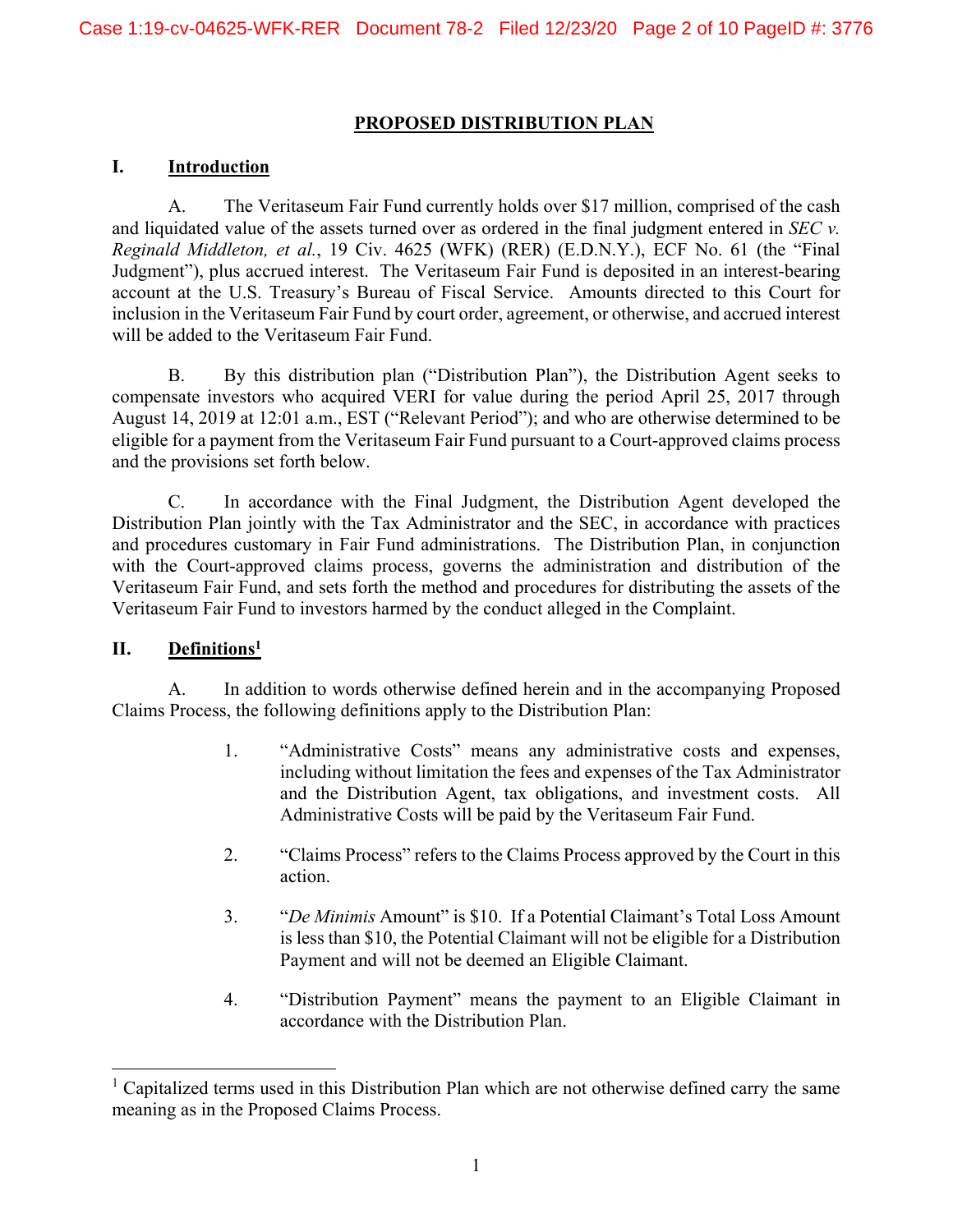- 5. "Eligible Claimant" is a Potential Claimant whose loss(es) exceed the *De Minimis Amount* and who is determined to be eligible for a Distribution Payment under the Distribution Plan.
- 6. "Potential Claimant" means a claimant who has received a Determination Notice or a Final Determination Notice accepting their claim(s).
- 7. "Methodology" refers to the calculations and plan of allocation used in the Distribution Plan to determine Total Loss Amounts and Distribution Payments, as set forth in Section V, herein.
- 8. "Net Available Fair Fund" means the Veritaseum Fair Fund plus accrued interest, less Administrative Costs or a reserve for the same.
- 9. "Recognized Loss (or Gain) per Token" means the amount of loss (or gain) per VERI token as calculated pursuant to the Methodology below.
- 10. The "Relevant Period" is April 25, 2017 through August 14, 2019 at 12:01 a.m., EST, inclusive.
- 11. "Security" or "VERI" means the digital securities called "VERI".
- 12. "Total Loss Amount" means, for each Potential Claimant, the aggregate of the Recognized Loss (or Gain) per VERI Token.

# **III. Tax Compliance**

A. In the Final Judgment, the Court, among other things, appointed Miller Kaplan Arase LLP as Tax Administrator (the "Tax Administrator"); created the Veritaseum Fair Fund; and authorized the SEC to pay all tax obligations and administrative fees and expenses out of the Veritaseum Fair Fund without further Court Order.

B. The Veritaseum Fair Fund is a Qualified Settlement Fund ("QSF") under Section 468B(g) of the Internal Revenue Code, 26 U.S.C. § 468B(g), as amended. The Tax Administrator is the administrator of such QSF for purposes of Treas. Reg.  $\S$  1.468B-2(k)(3)(I), and shall satisfy the tax related administrative requirements imposed by Treas. Regs. § 1.468B-1 to § 1.468B-5, including as set forth in the Final Judgment.

# **IV. Claimant Communications**

A. The Distribution Agent has established and maintains a website dedicated to the Veritaseum Fair Fund. The Veritaseum Fair Fund's website, located at www.verifairfund.com, makes available in downloadable form information that the Distribution Agent believes will be beneficial to claimants.

B. The Distribution Agent has established and maintains a traditional mailing address and an email mailing address which it includes on all correspondence from the Distribution Agent to investors as well as on the Veritaseum Fair Fund's website.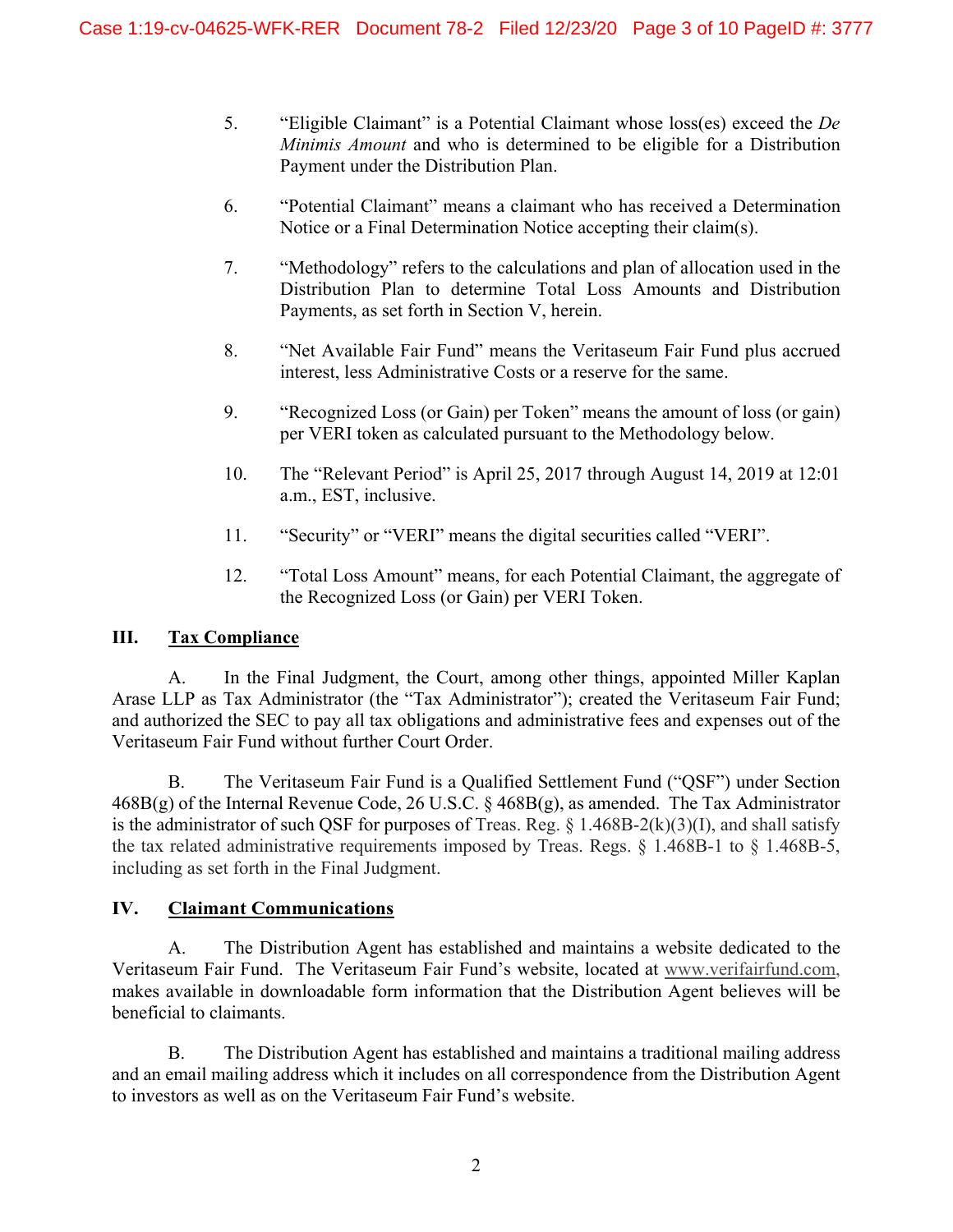C. The Distribution Agent has established and maintains a toll-free telephone number for investors to call and speak to a live representative of the Distribution Agent during its regular business hours or, outside of such hours, to hear pre-recorded information about the Veritaseum Fair Fund.

D. The SEC staff retains the right to review and approve any material posted on the Veritaseum Fair Fund's website dedicated to this matter, communications with investors, and any scripts used in connection with communications with investors.

## **V. Methodology**

l

A. For VERI tokens purchased and/or acquired for value during the Relevant Period, and:

- 1. Sold on or before August 14, 2019 at 12:01 a.m., EST, a Potential Claimant's Recognized Loss (or Gain) per Token shall be calculated as the difference between the purchase price (acquisition value) of the token, and the sale price of the token<sup>2</sup>;
- 2. Retained, or sold after August 14, 2019 at 12:01 a.m., EST, a Potential Claimant's Recognized Loss (or Gain) per Token shall be calculated as the difference between the purchase price (acquisition value) of the token and the greater of: \$5.38 (the closing price on August 14, 2019), or the sale price of the token;
- 3. A Potential Claimant's Total Loss Amount shall be determined by aggregating the Recognized Loss (or Gain) per Token.

B. For Potential Claimants who made multiple purchases or sales, the first-in, first out method will be applied to such holdings, purchases, and sales.

C. Time of acquisitions or sales will be determined based on transaction initiation, not transaction completion.

D. For purposes of the calculations in the Distribution Plan, prices and values exclude all fees and commissions.

E. If a Potential Claimant's actual losses in the Security are less than the Total Loss Amount, then the Total Loss Amount shall be limited to the actual loss. With respect to tokens of the Security purchased during the Relevant Period, Potential Claimants whose total proceeds from sales of those tokens exceed the total purchase price (acquisition value) for those tokens shall have a Total Loss Amount of \$0.00.

 $2$  The "sale price of the token," as used herein, will be determined automatically based on the market price of the token at the time of the sale transaction. The sale price of the token will be ascertained through the public blockchain ledger.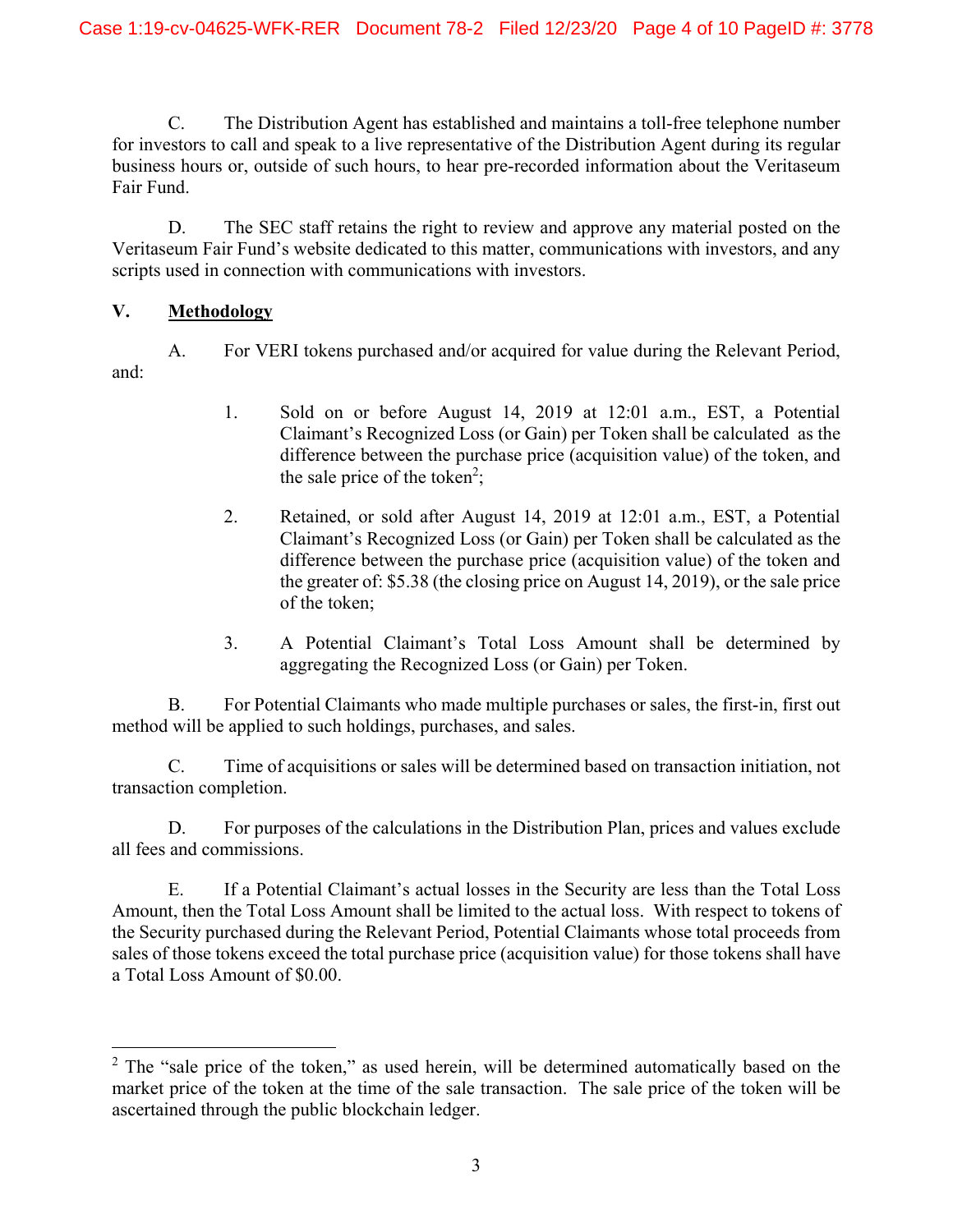F. The receipt or grant to a Potential Claimant by gift, devise, inheritance, or operation of law of the Security during the Relevant Period is not considered an eligible purchase if the original purchase did not occur during the Relevant Period. Such tokens will be excluded from the calculation of the Potential Claimant's Total Loss Amount.

G. Subject to tax withholding deemed necessary and/or appropriate by the Tax Administrator, and to the *De Minimis* Amount:

- 1. If the Net Available Fair Fund has sufficient funds, each Eligible Claimant will receive a Distribution Payment equal to the amount of his, her, or its Total Loss Amount;
- 2. If the Net Available Fair Fund has funds in excess of that necessary to pay each Eligible Claimant a Distribution Payment equal to the amount of their Total Loss Amount, the Distribution Agent, in consultation with the SEC staff, may include in the Distribution Payments an additional amount to compensate each Eligible Claimant for the time value of their respective Total Loss Amount ("Reasonable Interest");<sup>3</sup> and
- 3. If the Net Available Fair Fund is not sufficient to pay the full Total Loss Amount for all Eligible Claimants, then each Eligible Claimant will receive a Distribution Payment equal to the Net Available Fair Fund multiplied by the ratio of their Total Loss Amount to the aggregate Total Loss Amounts of all Eligible Claimants.

## **VI. Third-Party Review**

l

After the Distribution Agent has completed the process of analyzing the claims and determining Total Loss Amounts and potential Distribution Payments in accordance with the Distribution Plan, and prior to the distribution of any funds, the Distribution Agent will engage an independent, third-party firm, not unacceptable to SEC staff, to perform a set of agreed upon procedures, review a statistically significant sample of claims and ensure accurate and comprehensive application of the Claim Process and the Distribution Plan's methodology. The Distribution Agent will communicate the results of the review to SEC staff together with any written analysis or reports related to the review, and, upon request, will make the firm available to the SEC staff to respond to questions concerning the review.

## **VII. Procedures for the Distribution of the Net Available Fair Fund**

A. Prior to the disbursement of the Net Available Fair Fund, the Distribution Agent will establish the accounts described in the following paragraph at a United States commercial bank (the "Bank") not unacceptable to the SEC staff.

 $3$  Reasonable Interest will be calculated using the short-term applicable Federal Rate, compounded quarterly from the approximate date of the loss through the approximate date of the disbursement of the Veritaseum Fair Fund.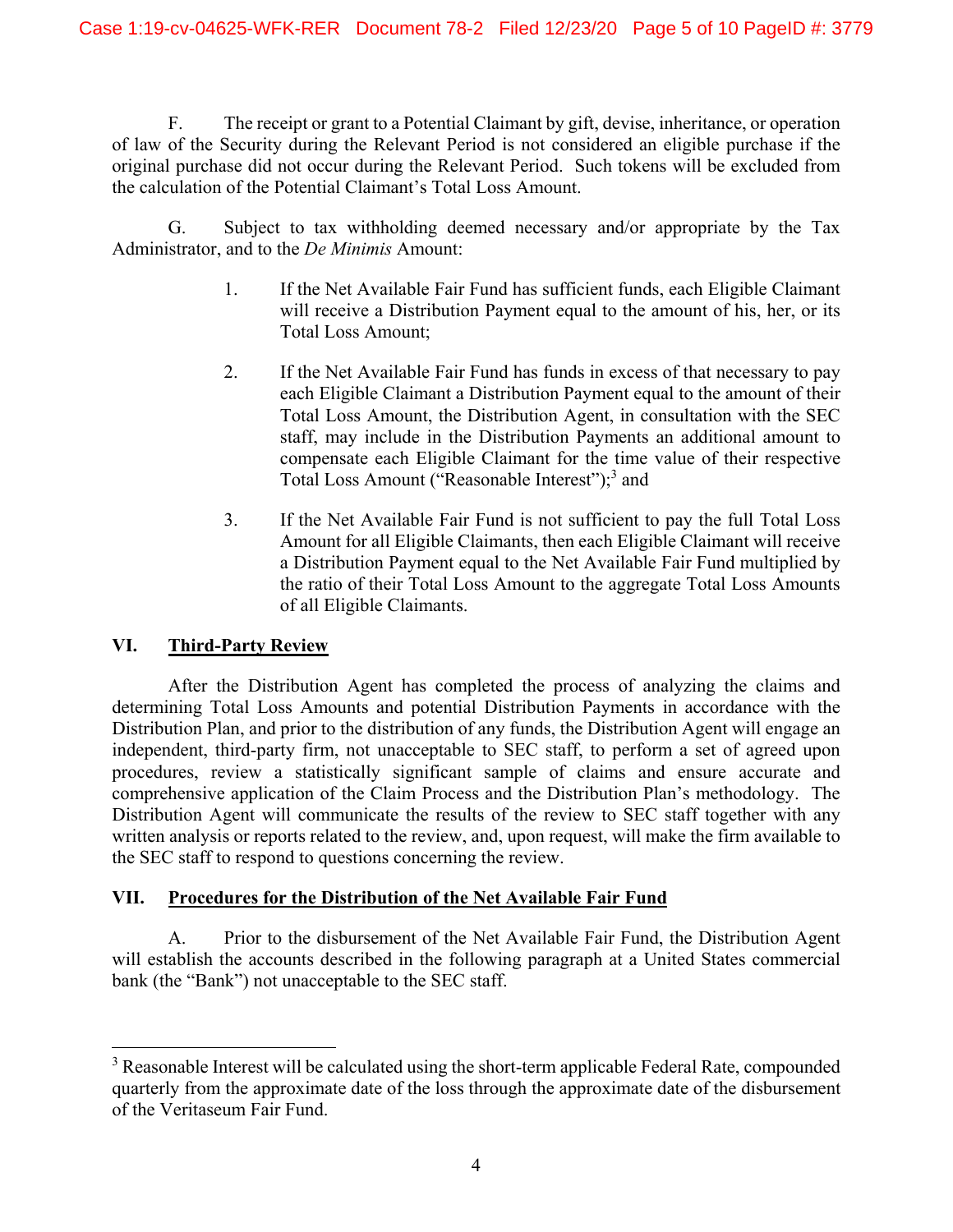B. The Distribution Agent shall establish an escrow account ("Escrow Account") pursuant to an escrow agreement ("Escrow Agreement") to be provided by SEC staff, in the name of and bearing the Employer Identification Number of the QSF. The Distribution Agent shall also establish with the Bank a separate deposit account (the "Deposit Account") (*e.g*., controlled distribution account, managed distribution account, linked checking and investment account) for the purpose of funding Distribution Payments to be distributed to Eligible Claimants by the Distribution Agent pursuant to the Distribution Plan. The name of each account shall be substantially in the following form: "Veritaseum Fair Fund (EIN XX-XXXXXXX), as custodian for the benefit of investors allocated a distribution pursuant to the Distribution Plan in *SEC v. Middleton, et al*., Case No. 19-CV-4625 (WFK) (E.D.N.Y.)."

C. During the term of the Escrow Agreement, if invested, the Escrow Account shall be invested and reinvested in short-term U.S. Treasury securities backed by the full faith and credit of the United States Government or an agency thereof, of a type and term necessary to meet the cash liquidity requirements for payments to Eligible Claimants and tax obligations, including investment or reinvestment in a bank account insured by the Federal Deposit Insurance Corporation ("FDIC") up to the guaranteed FDIC limit, or in money market mutual funds registered under the Investment Company Act of 1940 that invest 100% of their assets in direct obligations of the United States Government.

D. The Distribution Agent, in consultation with the Tax Administrator and the SEC staff, shall determine the Net Available Fair Fund by retaining a prudent reserve for Administrative Costs. After all distributions and payment of all tax obligations, any remaining amounts in the reserve will become part of the residual described in Section IX.A.

E. Within 30 days following the completion of the Third Party Review and any remedial efforts, and after consulting with the Tax Administrator concerning reporting and withholding requirements, the Distribution Agent shall compile and securely send to the SEC staff the payee information, including the names, addresses, and Distribution Payments and withholding amounts of all Eligible Claimants ("Payment File"). The Distribution Agent will simultaneously provide a "Reasonable Assurances Letter" to the SEC staff, representing that the Payment File: (a) was compiled in accordance with the Distribution Plan; (b) is accurate as to Eligible Claimants' names, address, Distribution Payment and, as applicable, tax withholding amount; and (c) provides all information necessary to make a payment equal to the amount of the applicable Distribution Payment for such Eligible Claimant.

F. Upon receipt and review of the validated Payment File and Reasonable Assurances Letter, the SEC staff shall cause to be disbursed to the Distribution Agent by sending to the Escrow Account the aggregate amount of Distribution Payments (including withholding amounts) set forth on the Payment File for distribution to Eligible Claimants pursuant to the Distribution Plan.

G. The Distribution Agent shall use its best efforts to commence mailing Distribution Payment checks or effect wire transfers within fifteen (15) business days of the transfer of the funds into the Escrow Account. All efforts will be coordinated to limit the time between the Escrow Account's receipt of the funds and the issuance of Distribution Payments.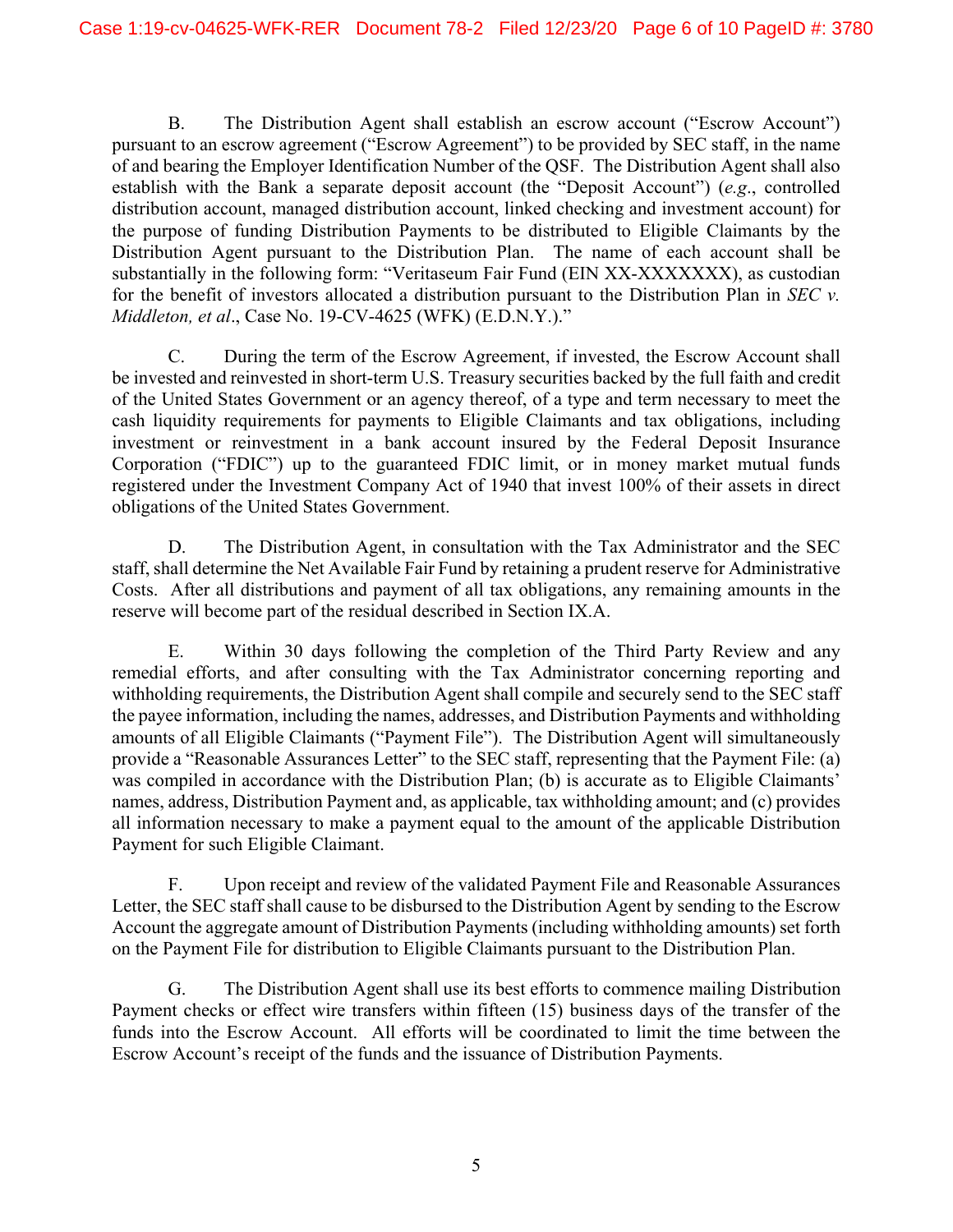H. The Distribution Agent shall provide duplicate original bank and/or investment statements on any accounts established by the Distribution Agent to the Tax Administrator on a monthly basis and shall assist the Tax Administrator in obtaining mid-cycle statements, as necessary.

I. The Distribution Agent shall deposit or invest funds in the Escrow and Deposit Accounts so as to result in the maximum return, taking into account the safety of such deposits or investments. In consultation with SEC staff, the Distribution Agent shall work with the Bank on an ongoing basis to determine an allocation of funds between the Escrow and the Deposit Accounts.

J. All interest earned will accrue for the benefit of the Veritaseum Fair Fund and all costs associated with the Escrow and Deposit Accounts will be paid by the Veritaseum Fair Fund.

K. All funds shall remain in the Escrow Account, separate from bank assets, pursuant to the Escrow Agreement until needed to satisfy a presented check or payment. All Veritaseum Fair Fund checks presented for payment or electronic transfer will be subject to "positive pay" controls before being honored by the Bank, at which time funds will be transferred from the Escrow Account to the Deposit Account to pay the approved checks.

L. All checks issued to Eligible Claimants by the Distribution Agent shall bear a stale date of one hundred twenty (120) days. Checks that are not negotiated before the stale date shall be voided and the issuing financial institution shall be instructed to stop payment on those checks. Such Eligible Claimant's claim is extinguished as of the stale date and the funds will remain in the Net Available Fair Fund. If a check reissue has been requested before the stale date, such request is governed by Section VIII.D.

M. Electronic or wire transfers may be utilized at the discretion of the Distribution Agent to transfer approved Distribution Payments. For any electronic payment, the exact amount necessary to make a payment shall be transferred from the Escrow Account directly to the payee bank account in accordance with written instruction provided to the Escrow Bank by the Distribution Agent. All wire transfers will be initiated by the Distribution Agent using a two-party check and balance system, whereby completion of a wire transfer will require authorization by two members of the Distribution Agent's senior staff.

N. Claims on behalf of a retirement plan covered by Section 3(3) of ERISA, 29 U.S.C. § 1002(3), which do not include individual retirement accounts, and such plan's participants, are properly made by the administrator, custodian or fiduciary of the plan and not by the plan's participants. The Distribution Agent will issue any payments on such claims directly to the administrator, custodian or fiduciary of the retirement plan. The custodian or fiduciary of the retirement plan will distribute any payments received in a manner consistent with its fiduciary duties and the governing account or plan provisions. With respect to any retirement plan that has been closed prior to the Distribution Agent's identification of Eligible Claimants, the Distribution Agent will endeavor to distribute funds directly to the beneficial account owner of such retirement plans if the information required for such a distribution is known to or provided to the Distribution Agent.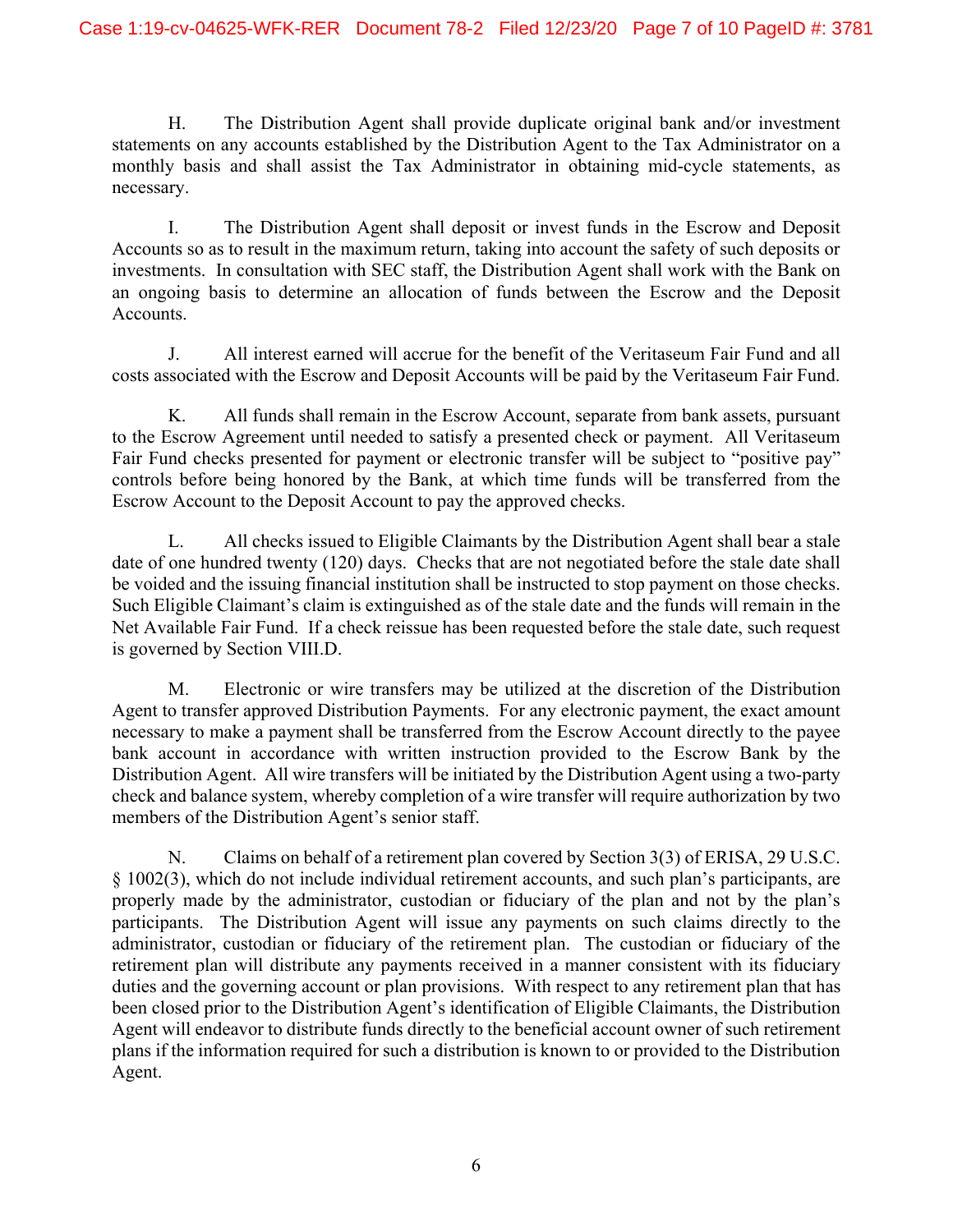O. All Distribution Payments shall be preceded or accompanied by a communication that will include, as appropriate: (a) a statement characterizing the distribution; (b) a statement from the Tax Administrator regarding the tax consequences of Distribution Payments and informing Eligible Claimants that the tax treatment of the distribution is the responsibility of each recipient and that the recipient should consult their tax advisor for advice regarding the tax treatment of the distribution; (c) a statement that checks will be void after one hundred twenty (120) days; and (d) providing contact information for the Distribution Agent, to be used in the event of any questions regarding the distribution. All such communications shall be submitted to the SEC staff and the Tax Administrator for review and approval. Distribution Payments, on their face or in the preceding or accompanying mailing shall clearly indicate that the money is being distributed from a Fair Fund established by the Court for the benefit of investors for harm as a result of securities law violations.

## **VIII. Uncashed Checks and Reissues**

A. The Distribution Agent will work with the Bank and maintain information about uncashed checks, returned payments, any returned items due to non-delivery, insufficient addresses, and/or other deficiencies. The Distribution Agent is responsible for researching and reconciling errors and reissuing payments when possible and for maintaining a record of such efforts. The Distribution Agent is also responsible for accounting for all payments. The amount of all uncashed and uncleared payments will continue to be held in the Veritaseum Fair Fund.

B. The Distribution Agent shall use its best efforts to make use of reasonable commercially available resources and other reasonably appropriate means to locate all Eligible Claimants whose checks are returned to the Distribution Agent as undeliverable by the USPS.

C. Where new address information becomes available, the Distribution Agent shall repackage the distribution check and send it to the new address. Where new address information is not available after a diligent search (and in no event later than one hundred twenty (120) days after the initial mailing of the original check) or if the distribution check is returned again, the check shall be voided and the Distribution Agent shall instruct the issuing financial institution to stop payment on such check. If the Distribution Agent, despite best practicable efforts, is unable to find an Eligible Claimant's correct address, the Distribution Agent, in its discretion, may remove such Eligible Claimant from the distribution and the allocated Distribution Payment will remain in the Net Available Fair Fund for distribution, if practicable, to the remaining Eligible Claimants.

D. The Distribution Agent will re-issue new checks to Eligible Claimants upon the receipt of a valid, written request from the Eligible Claimants prior to the initial stale date. Such reissued checks will be void if not negotiated by sixty (60) days after issuance.

E. In cases where an Eligible Claimant is unable to endorse a Distribution Payment (*e.g.*, as the result of a name change because of marriage or divorce, or as the result of death), any request by an Eligible Claimant or a lawful representative for reissuance of a Distribution Payment in a different name must be documented to the satisfaction of the Distribution Agent. If, in the sole discretion of the Distribution Agent, such change is properly documented, the Distribution Agent will issue an appropriately redrawn Distribution Payment, subject to the time limits detailed herein.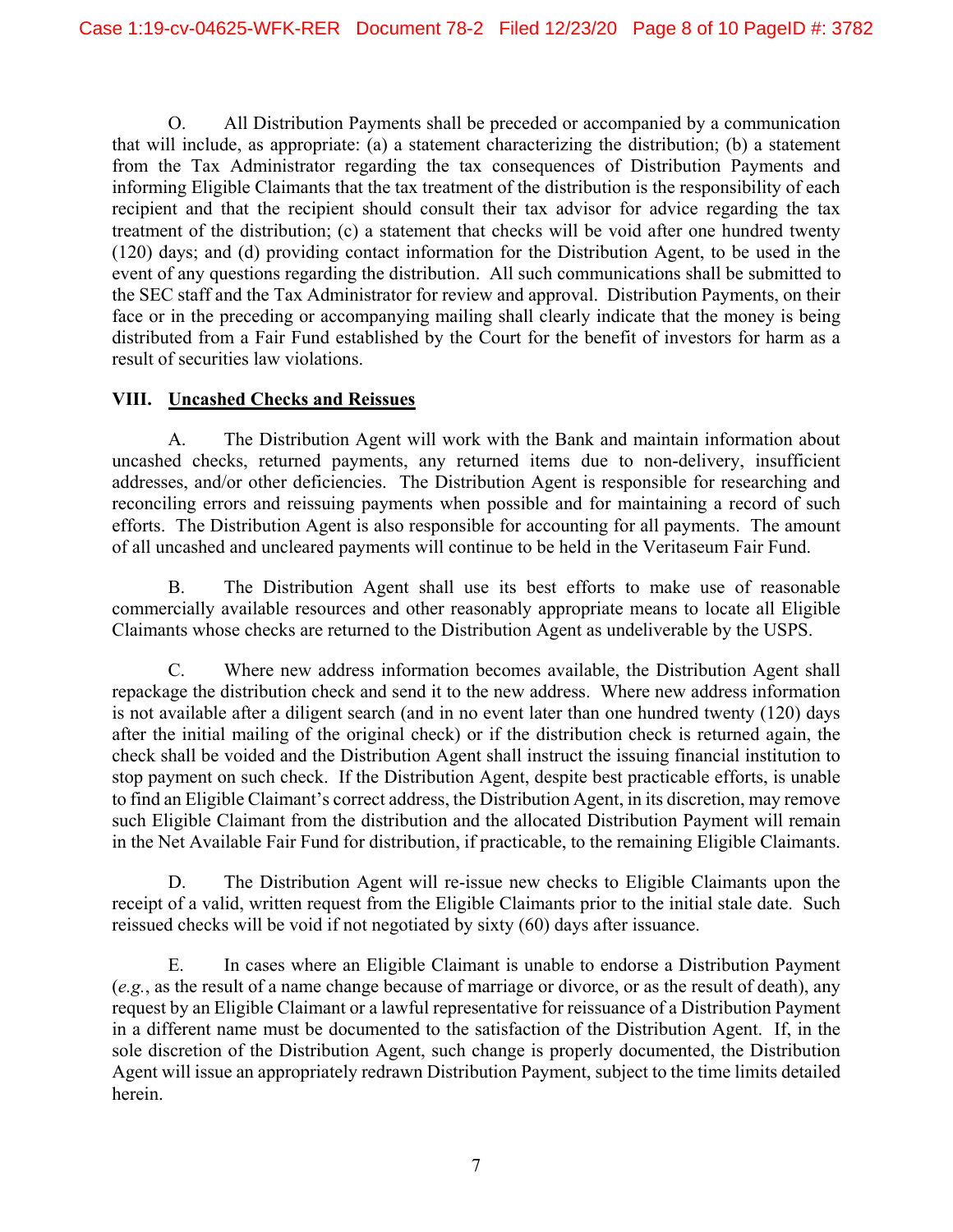F. The Distribution Agent will make reasonable efforts to contact Eligible Claimants to follow-up on the status of uncashed or uncleared Distribution Payments (other than those returned as "undeliverable", which are addressed above) and take appropriate action to follow up on the status of uncashed checks and uncleared payments at the request of SEC staff. The Distribution Agent may reissue such checks or payments, subject to the time limits detailed herein.

#### **IX. Disposition of Remaining Funds after Distribution**

A. A residual within the Veritaseum Fair Fund will be established for any amounts remaining after all assets have been disbursed (the "Residual"). The Residual may include, among other things, funds reserved for future taxes and for post-distribution contingencies, amounts from Distribution Payments that have not been cashed or cleared, amounts from Distribution Payment checks that were not delivered or accepted upon delivery, and tax refunds.

B. The Distribution Agent, in consultation with SEC staff, may distribute any residual funds to (a) Eligible Claimants, if any, who filed claims with the Distribution Agent after the Claims Bar Date or who were late in curing a rejected claim in accordance with the Claims Process and, if feasible, (b) on a *pro rata* basis to all Eligible Claimants that negotiated the checks issued in the immediately preceding distribution or that received electronic payments, up to their Total Loss Amount and subject to the *De Minimis Amount*.

C. If, after the distribution is complete and all Administrative Costs have been paid, funds remain in the Veritaseum Fair Fund, and the Distribution Agent, in consultation with the SEC staff, has determined further distributions to be infeasible, the Residual shall be transferred to the SEC pending a final accounting. Upon completion of the final accounting, the SEC staff will file a motion with this Court to approve the final accounting, which will include a recommendation as to the final disposition of the Residual, consistent with *Liu v. SEC,* 140 S. Ct. 1936 (2020). If distribution of the Residual to investors is infeasible, the SEC staff may recommend the transfer of the Residual to the general fund of the U.S. Treasury subject to Section  $21F(g)(3)$  of the Exchange Act.<sup>4</sup>

## **X. Fair Fund Reporting and Accounting**

The Distribution Agent will provide reports in accordance with the Final Judgment, including, in consultation with the Tax Administrator, a final accounting and final report.

## **XI. Termination of the Veritaseum Fair Fund**

 $\overline{\phantom{a}}$ 

A. Once all Distribution Payments have been negotiated or voided, any funds remaining in the Escrow and Deposit Accounts will be transferred to the SEC.

<sup>&</sup>lt;sup>4</sup> Section 21F(g)(3) of the Exchange Act, 15 U.S.C. § 78u-6(g)(3), provides, in relevant part, that any monetary sanction of \$200 million or less collected by the SEC in any judicial action brought by the SEC under the securities laws that is not added to a disgorgement fund or fair fund or otherwise distributed to victims, plus investment income, shall be deposited or credited into the SEC Investor Protection Fund.